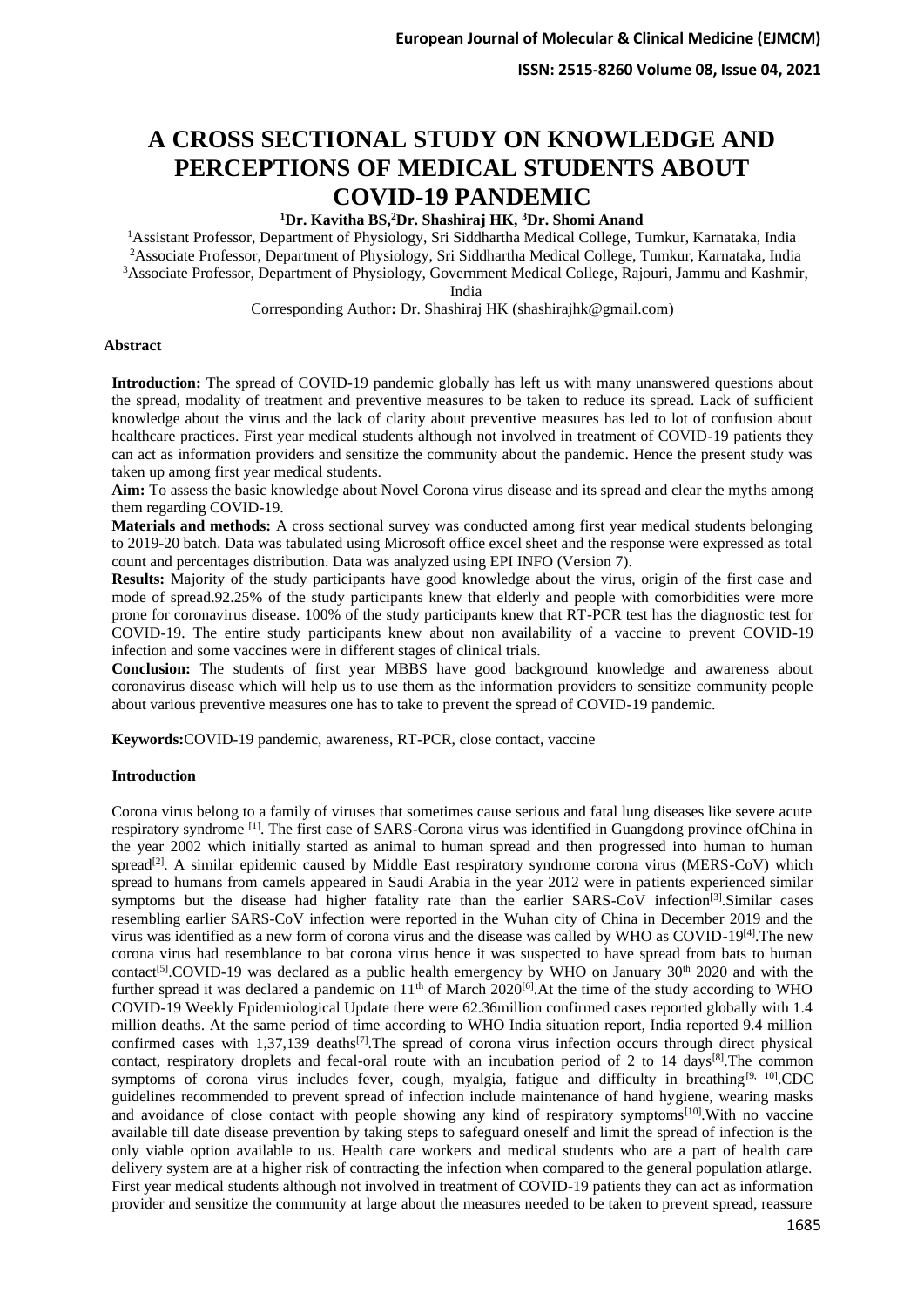# **European Journal of Molecular & Clinical Medicine (EJMCM)**

## **ISSN: 2515-8260 Volume 08, Issue 04, 2021**

the community and spread awareness about the disease. Hence the present study was taken up among first year medical students belonging to 2019-20 batch of Sri Siddhartha Medical College, Tumkur to assess the basic knowledge about Novel Corona virus disease and its spread and clear the myths among them regarding COVID-19.

### **Materials and Methods**

A cross sectional survey was conducted among first year medical students belonging to 2019-20 batch ofSri Siddhartha Medical College, Tumkur in the first week of December 2020. All 150 students belonging to the batch were enrolled in the study and a response rate of 94.66% was achieved. Nature and purpose of the survey was explained to all the participants. The procedures followed were in accordance with the ethical standards of the institutional ethical committee on human experimentation and with the Helsinki Declaration of 2013.A validated self-structured questionnaire was provided to the participants and confidentiality was maintained throughout the survey.

#### **Statistical analysis**

Data was tabulated using Microsoft office excel sheet and the response were expressed as total count and percentages distribution. Data was analyzed using EPI INFO (Version 7).

#### **Results**

**Table 1:** Age and gender distribution  $(n = 142)$ 

|               | Mean      | <b>Standard deviation</b><br>1.27 |  |
|---------------|-----------|-----------------------------------|--|
| Age           | 18.52     |                                   |  |
|               |           |                                   |  |
|               |           |                                   |  |
| <b>Gender</b> | Frequency | Percentage                        |  |
| Female        | 8 /       | 54.92                             |  |

**Table 2:** Knowledge about novel Coronavirus among study participants ( $n = 142$ )

| <b>Questions</b>                                                                                                      | <b>Correct</b><br>Response $(\% )$ | <b>Wrong</b><br>$Response(\% )$ |
|-----------------------------------------------------------------------------------------------------------------------|------------------------------------|---------------------------------|
| What is the virus that causes COVID-19 infection called?                                                              | 100                                | 00                              |
| Where was the first case of corona virus infected detected?                                                           | 97.88                              | 2.11                            |
| What is the main mode of transmission of the virus from person to person?                                             | 89.43                              | 10.56                           |
| Which of the following is considered a "close contact"?                                                               | 85.91                              | 14.08                           |
| Who are more prone to COVID-19?                                                                                       | 92.25                              | 7.74                            |
| What is the incubation period of COVID-19?                                                                            | 83.09                              | 16.90                           |
| What are the symptoms of COVID-19?                                                                                    | 98.59                              | 1.40                            |
| Can a person have COVID-19 without symptoms?                                                                          | 95.07                              | 4.92                            |
| What are the diagnostic tests for COVID-19?                                                                           | 100                                | $00\,$                          |
| What is the minimum distance to keep when talking to prevent corona $ 97.88\rangle$<br>virus?                         |                                    | 2.11                            |
| How to clean hands with soap and water?                                                                               | 97.18                              | 2.81                            |
| What is the duration of home isolation for asymptomatic and mild cases of $ 95.77$<br>corona virus infection?         |                                    | 4.22                            |
| What is the duration of quarantine for individuals who were exposed to $ 95.77 $<br>patients of corona virus disease? |                                    | 4.22                            |
| Is there a vaccine available to prevent COVID-19 infection?                                                           | 100                                | 00                              |

150 first year MBBS students were approached for the study and we obtained 142 responses with a response rate of 94.66%. Table 1 shows the students demographics which includes age and gender distribution as a total count and percentage. The mean age of the study population was 18.52. Females formed 53.33%of study population, males participants were 70 in number forming 46.66% of study group.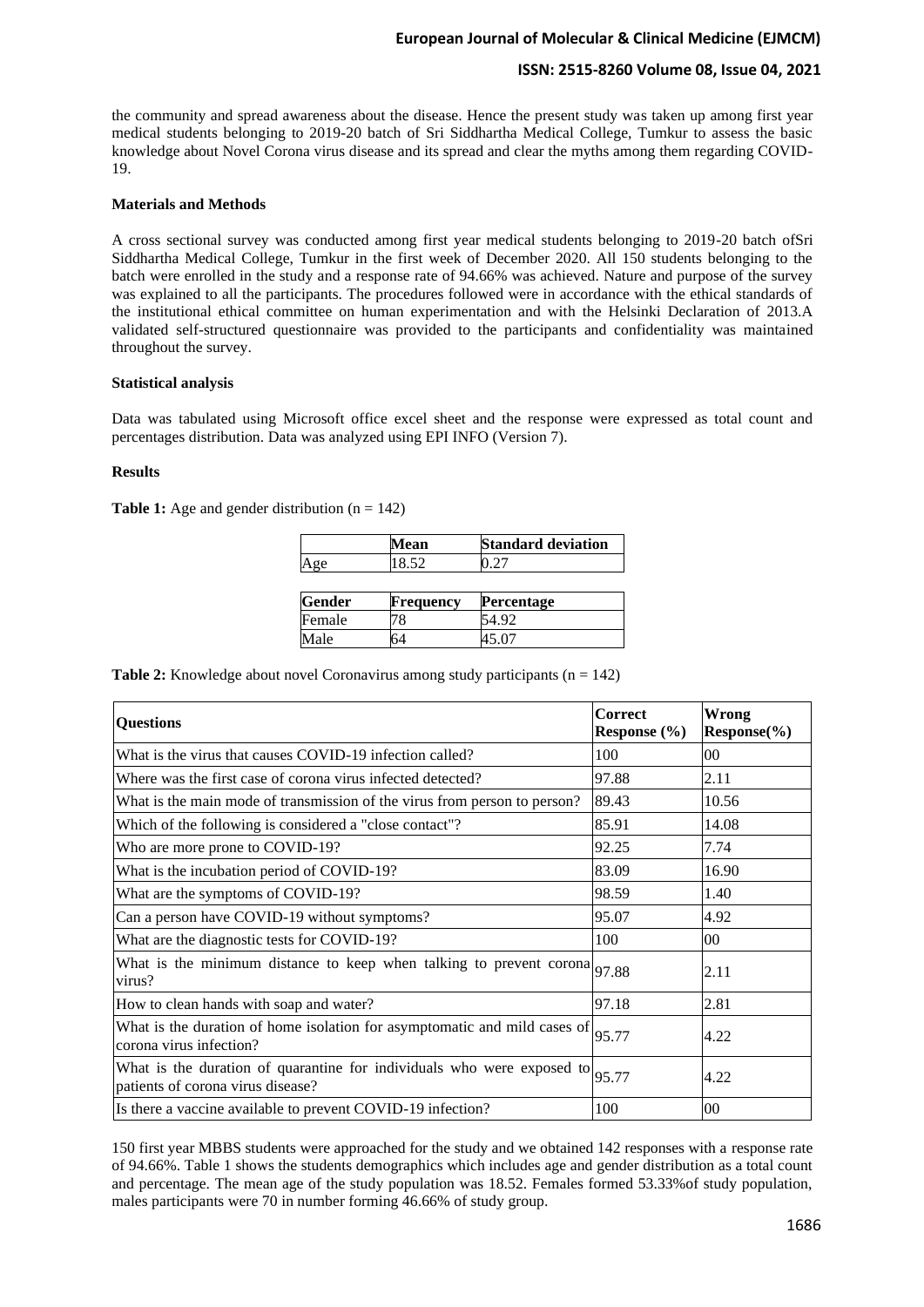# **European Journal of Molecular & Clinical Medicine (EJMCM)**

#### **ISSN: 2515-8260 Volume 08, Issue 04, 2021**

Table 2which shows the responses recorded regarding knowledge about novel coronavirus shows that majority of the study participants have good knowledge about the virus, origin of the first case and mode of spread. 92.25% of the study participants knew that elderly and people with comorbidities were more prone for coronavirus disease. 100% of the study participants knew that RT-PCR test has the diagnostic test for COVID-19.The entire study participants knew about non availability of a vaccine to prevent COVID-19 infection and some vaccines were in different stages of clinical trials.

#### **Discussion**

The spread of COVID-19 pandemic to India received massive mass media attention about the virus. With very few limited studies available to assess the knowledge and perceptions about COVID-19 this study was taken up to assess the knowledge and perception of first MBBS students who can act as information providers to the community people and help indirectly managing COVID-19 patients and also play a role in prevention of spread of Coronavirus disease. 100% of the study participants knew about the virus which causes the COVID-19 infection. In contrast to our study findings in another study done among medical students in colleges of southern India the correct response regarding the virus which causes the COVID-19 infection was 27.7%<sup>[11]</sup>.

97.88% of the study participants knew about the place of detection of first case ofcoronavirus. Similar findings were reported in a study done by Ibad Sha I among final year medical students<sup>[11]</sup>.

In our study 89.43% of the students knew about the mode of transmission of virus from person to person. Similar finding were reported by two other studies done by Abdel Hafiz AS *et al.* and Zhongn BL *et al.* [12, 13]

In contrast to our study findings only 39% of the participants knew about the transmission modes of coronavirus in a study done by Bhagavatula AS among healthcare workers.

Contact tracing followed by isolation of the close contact is recognized as one of the important measure to break the chain of transmission of COVID-19 infection<sup>[14, 15, 16]</sup>.CDC defines close contact as any individual who is at a distance of less than 6 feet from the infected person with an exposure time of atleast 15 minutes[17].In our study 85.91% of study participants knew about the guidelines of the CDC regarding who are close contact. 97.88% of study participants were able to correctly mention the minimum distance one has to keep during conversation to prevent the spread of coronavirus.

92.25% of study participants identified that elderly and patients with chronic diseases are at a higher risk of contracting COVID-19 infection. Similar findings were reported by another study done in Egypt $[12]$ . Where 95% of the study participants believed that elderly patients are at an increased risk.

83.09% of study participants correctly identified the range of incubation period of the virus as 2-14 days and 98.59% of study participants identified the common symptoms of COVID-19 infection. Few other studies done have identified other less common symptoms of COVID-19 infection which are headache, anosmia, myalgia and diarrhea<sup>[18, 19]</sup>.95.07% of study participant's righty believe that a person can remain asymptomatic after getting infected from coronavirus.In another study done in Medical and Allied science students in India, 40% of the students correctly identified that a person infected with novel coronavirus can remain asymptomatic<sup>[20]</sup>.

All the 142 (100%) study participants correctly identified the diagnostic test for COVID-19 infection.

97.18% of the students were aware of how to clean the hands with soap and water. WHO guidelines suggest that an healthcare worker should clean their hands using soap and water for atleast 20 seconds or use 60-95% alcohol based disinfectant to clean the hands<sup>[21]</sup>.

95.77% correctly identified the duration of home isolation for asymptomatic and mild cases and duration of quarantine of individuals who were exposed to patients of coronavirus disease.

All the 142 (100%) of study participants knew about non availability of a vaccine to prevent COVID-19 infection and some vaccines were in different stages of clinical trials.

#### **Conclusions**

The rapid spread of coronavirus pandemic globally and in India creates a need to generate good awareness about the virus, its mode of spread, identifying the people with increased risk, clearly define the clinical symptoms and preventive measures which are available to prevent the spread of the pandemic. Our findings suggests that the students of first year MBBS have good background knowledge and awareness about coronavirus disease which will help us to use them as the information provider to sensitize community people about various preventive measures one has to take to prevent the spread of COVID-19 pandemic.

#### **References**

- 1. Cascella M, Rajnik M, Cuomo A*et al*. Features, evaluation and treatment coronavirus (COVID-19). StatPearls [Internet].Treasure Island (FL): StatPearls Publishing 2020. Jan. Available from https://www.ncbi.nlm.nih.gov/books/NBK554776/.
- 2. Boncristiani HF, Criado MF, Arruda E, Schaechter M. Respiratory viruses. Editor-inchief